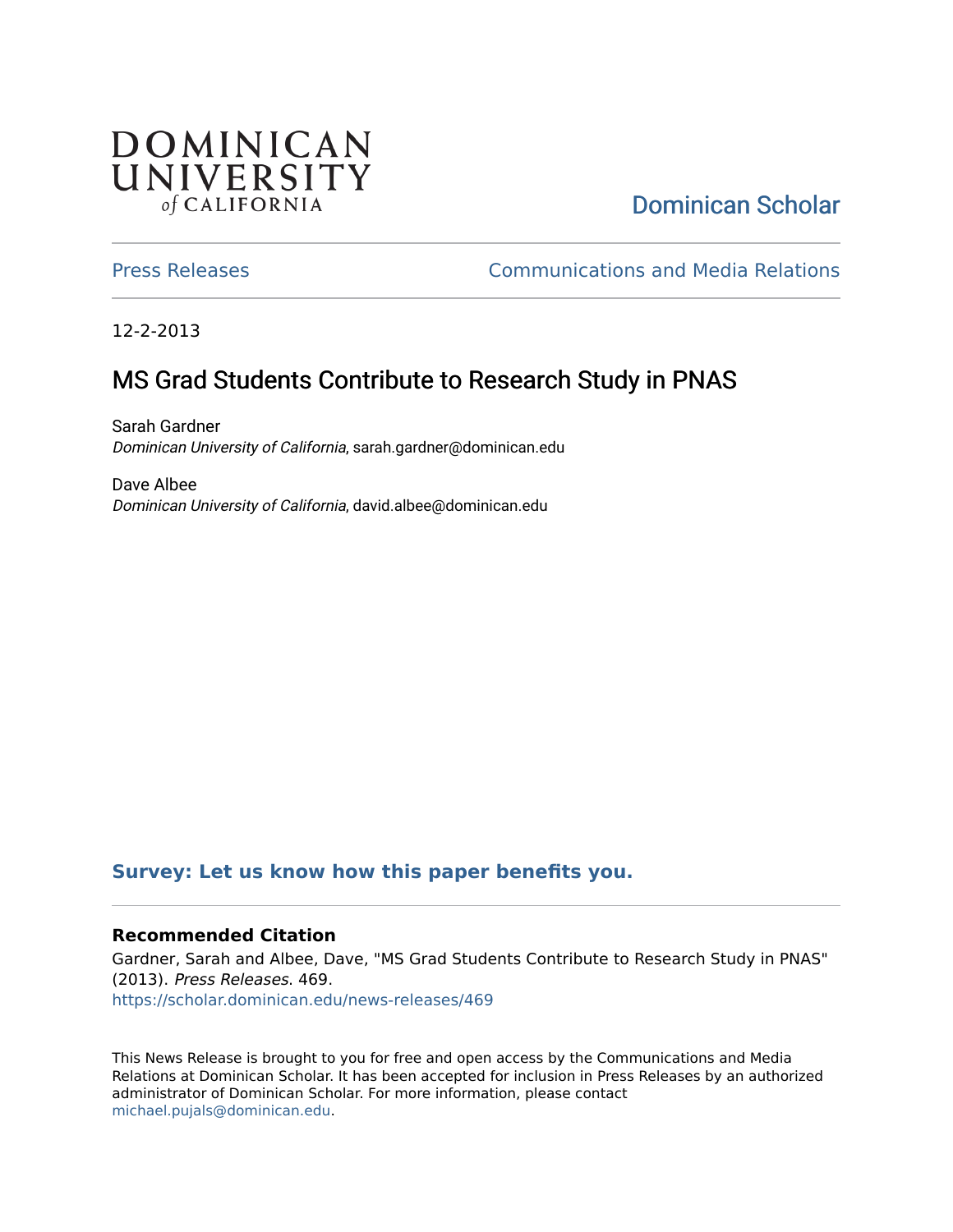### **MS Grad Students Contribute to Research Study in PNAS**

Brittany Philpot, Alex Patent, Sonia Flores and Gabby Cailing joined Dr. Dale Bredesen and Dr. Rammohan Rao in laboratory research at the Buck Institute for Research on Aging that shows ApoE4 reduces neuroprotective SirT1 levels. The study's findings examined the mechanism by which ApoE4 confers risk for the development of Alzheimer's disease.

"This may be a start to looking at a therapeutic approach to improving the effects of Alzheimer's on patients," says Philpot, who plans to attend medical school after graduating from Dominican in 2014. "This research gives us more insight into Alzheimer's disease and lets us better understand a part of the disease that is not well known."

Patent, who was first of the four Dominican MS students to join the Bredesen lab, contributed studies analyzing whether ApoE4's negative effects on APP (amyloid precursor protein) could be abrogated through the use of small molecules. He passed his research onto the other students for their input and analysis.

"I believe that the significance of the research is that it shows that Alzheimer's isn't all about amyloid beta, which is what the majority of Alzheimer's research has focused on for 100 years," says Patent, who is now attending law school at Santa Clara University where his goal is to aid scientists in properly protecting their intellectual property. "Our research presents a novel screening method for early detection and treatment, with the goal of identifying a therapeutic able to prevent the development and progression of the disease in individuals carrying the ApoE4 gene."

Flores, who is now working for as a manufacturing technician for a medical device company while pursuing her goal of becoming an optometrist, explored how APP-APOE interaction triggers tau phosphorylation.

"Not only are we pushing the boundaries of our understanding when it comes to a devastating disease, but it also gives hope to many thousands of people who are suffering and will suffer from this disease," Flores says. "The opportunity of working in a lab with professionals researching such a significant and devastating disease is something I will never forget. To be in such a nurturing environment while in lab and in class helped me obtain skills that absolutely contributed to our research."

Since 2008, Dominican's School of Health and Natural Sciences has partnered with the Buck Institute to offer a master's degree in biological sciences with an emphasis on age research. The Buck Institute is the first independent research facility in the United States to focus solely on aging and age-related conditions.

"But for Dominican's MS program, I would not have had such a prodigious opportunity," Patent says.

"Being in this program has broadened my future and I have learned so much from the hands-on experience in both the classroom and laboratory," Philpot says. "I have been able to witness research go from the stages of an idea to a published work and I feel fortunate to be a part of it." Philpot, Patent, Flores and Cailing were among 11 individuals who worked on the research. Drs. Bredesen and Rao designed, wrote and presented the paper.